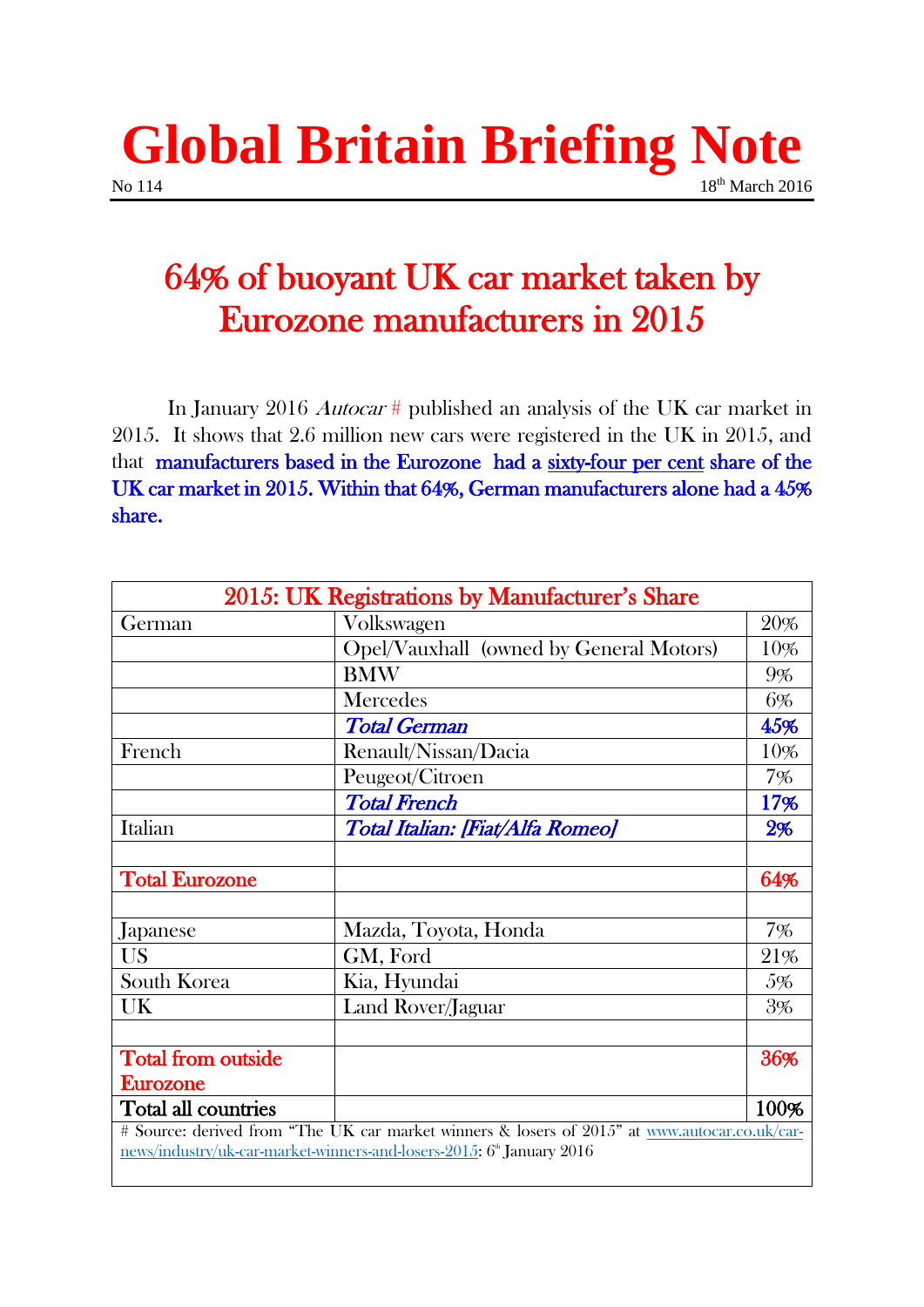## What will happen on Brexit ?

On Brexit, Continental EU-based car manufacturers, German, French & Italian (and American- and Japanese-owned manufacturers with plants in the UK and Continental Europe) will insist that two-way trade in cars between the UK and Continental EU continues to be free of customs duties and any other restrictions on trade.

Pressure from German car-makers, in particular, which account for 45% of UK registrations, will ensure that such duty-free two-way Anglo-German trade will continue. This is how it would work.

German automotive trade federations, the trades unions, the manufacturers themselves, the regional Länder, the Bundestag, the Bundesrat, the Chancellery and the German Constitutional Court in Karlsrühe would all directly and indirectly apply pressure on Brussels to revoke or suspend the ten per cent EU customs duty which currently applies to imports of cars from non-EU countries with which the EU does not have free trade agreements ("FTAs").

In order to see why duty-free trade in cars will continue post-Brexit, let us imagine the "counterfactual" scenario in which Germany had been forced by Brussels to apply the ten percent duty on its imports of cars from the UK, and the 'phone call\* the German Chancellor would have to make to the head of Volkswagen in Wolfsburg:-

Chancellor: Good morning, Herr Dr Pötsch. I have some bad news for you, and for your employees. Now that the UK's outside the EU, and there's no UK-EU FTA in place, despite the British offer to scrap duties altogether, the EU and therefore Germany will charge ten per cent customs duty on car imports from the UK, and the UK will charge ten per cent customs duty on UK car imports from the EU and therefore Germany. So from tomorrow all your car exports to the UK (over half a million in 2015, including lots of high-end Audis) will henceforth be ten per cent more expensive. What's more, the UK being outside the EU has abolished its duties on car imports from China, Japan, the USA and all other non-EU countries. It's a pity you've spent 70 years making VW the UK market leader with a 20% share of the market, but that's life. Sorry about all this but that's EU politics for you…………Tschüss !

Next, the Chancellor puts in a call\* to the head of BMW in Munich:-

Chancellor: Good morning Herr Dr. Reithofer. I have some bad news for you, and for your employees. Now that the UK's outside the EU, and there's no UK-EU FTA in place, despite the British offer to scrap duties altogether, the EU and therefore Germany will charge ten per cent customs duty on car imports from the UK, and the UK will charge ten per cent customs duty on UK car imports from the EU and therefore Germany, no doubt giving Jaguar and Nissan and Toyota cars built in the UK quite a lift. So, from tomorrow, all of your exports from Bavaria to the UK, as well as your imports into Germany (and into France & Spain and elsewhere in the EU) of BMWs and Minis built in the UK, will be ten per cent more expensive. Sorry about all this but that's EU politics for you…………Tschüss !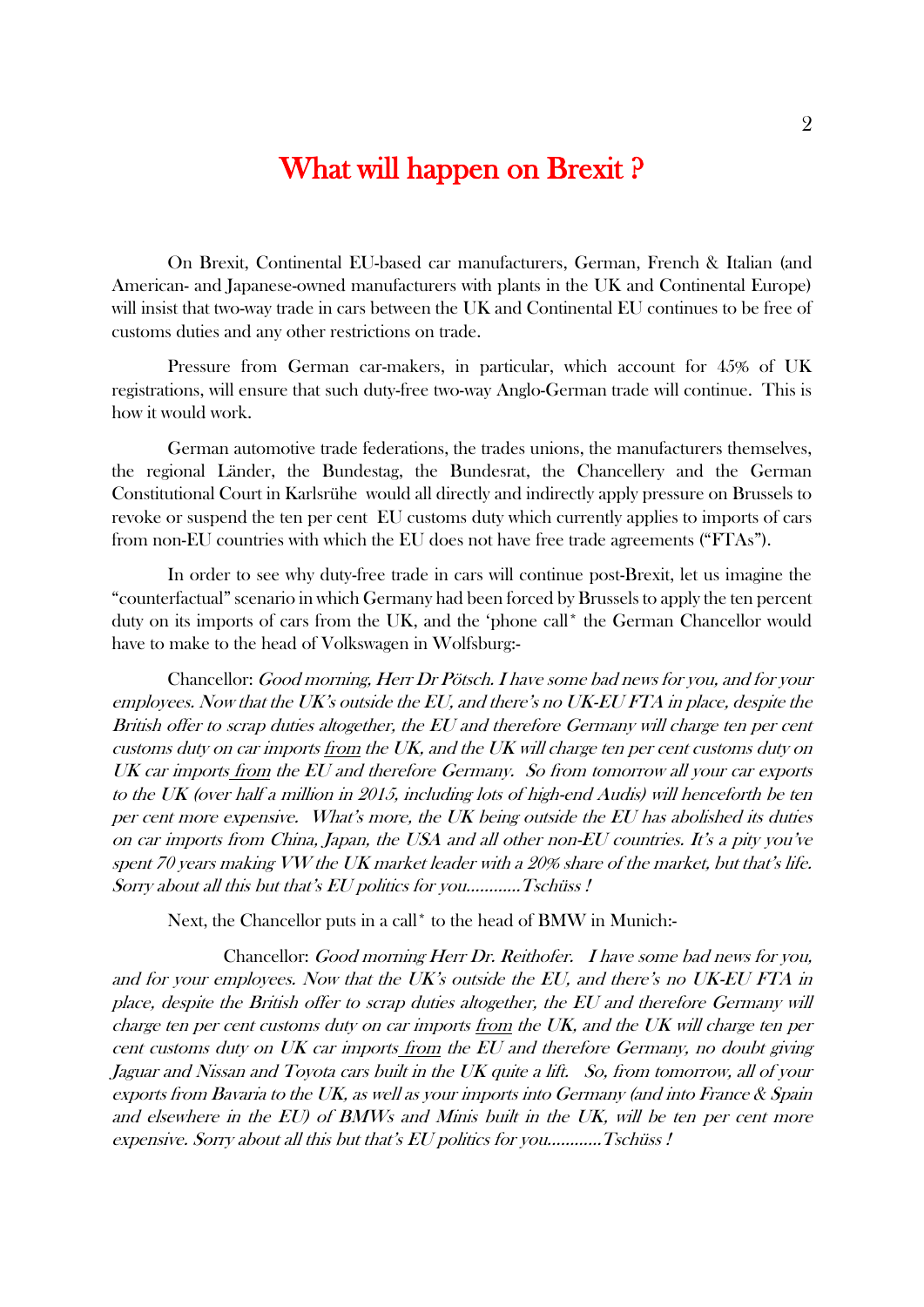The preceding imaginary – and improbable – scenario, indicates that as far as the UK car industry is concerned, there is little downside, and plenty of upside, to being outside the EU.

#### **Notes**

 $#$  In January 2016 one of the UK's main car magazines, *Autocar*, published an analysis of the UK car market in 2015. Its analysis is based on new car registrations rather than returns from manufacturers themselves, or from the main UK car trade body, the SMMT. Autocar estimates UK new car registrations in 2015 at 2.6 million. Its analysis is by manufacturer, and makes no distinction between manufacturers' models: a Ford Fiesta "counts" as much as a Bentley. So the market shares estimated in this paper should be regarded as indicative/approximate rather than definitive.

 \*A previous version of these imaginary 'phone calls first appeared in a Civitas paper published in 2013, titled "Withdrawal From the EU Would Not Damage Our Car Industry: True or False?", by Milne/Hamill. We are not also www.civitas.org.uk